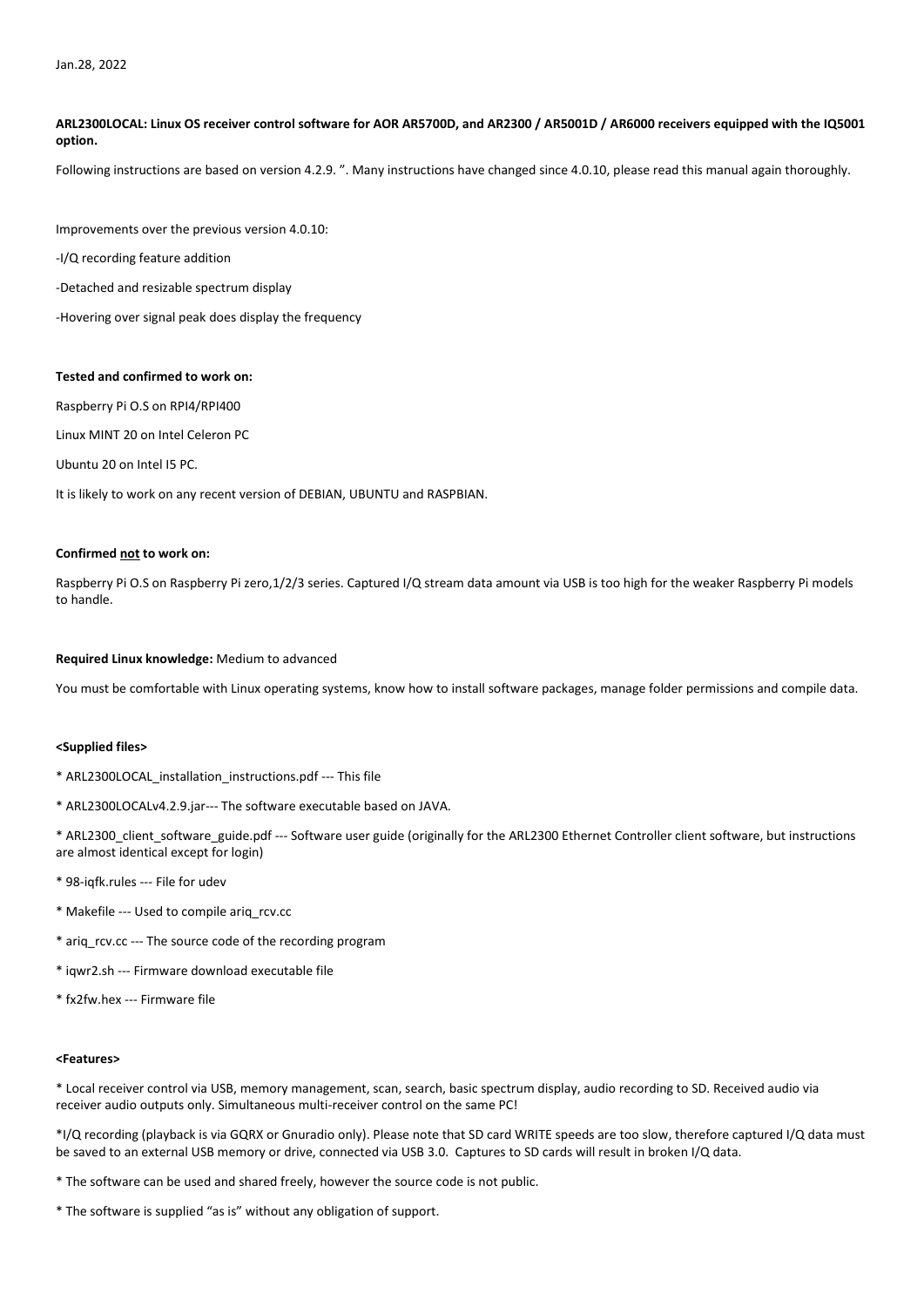#### **<Preparing for receiver control>**

1.

Install following packages with "sudo apt install":

openjdk-11-jre librxtx-java

| cycfx2prog       | Cypress EZ-USB FX2 (LP) programmer |
|------------------|------------------------------------|
| usbutils         | Linux USB utilities                |
| $libush-1.0-0$   | Userspace USB programming library  |
| libusb-1.0-0-dev | Required to compile files          |
| clang            | Compiler                           |

### **2.**

Extract the downloaded file "arl2300localv4.2.9.tar.gz". Let's assume it is located in the "Downloads" directory.

\$ cd Downloads

\$ tar xf arl2300localv4.2.9.tar.gz

This will create the "arl2300localv.4.2.9" in the Downloads directory, with all the required files inside.

# **3.**

Copy 98-iqfk.rules to /etc/udev/rules.d/ as follows:

\$ cd

\$ cd Downloads/arl2300localv4.2.9

\$ sudo cp 98-iqfk.rules /etc/udev/rules.d

Then execute the following command in terminal:

\$ sudo udevadm control -R

# **4.**

ariq\_rcv.cc needs to be compiled for the particular PC hardware/operating system you are running the control software on.

Go to the directory where you extracted the supplied file. If it's into "Downloads", that would be:

\$ cd

\$ cd Downloads/arl2300localv4.2.9

Execute the following commands in terminal:

\$ make clean

\$ make

The resulting "ariq\_rcv" is now ready to use.

#### **5.**

Grant the execute permission to the file "iqwr2.sh":

\$ cd

\$ cd Downloads/arl2300localv4.2.9

\$ chmod 0755 iqwr2.sh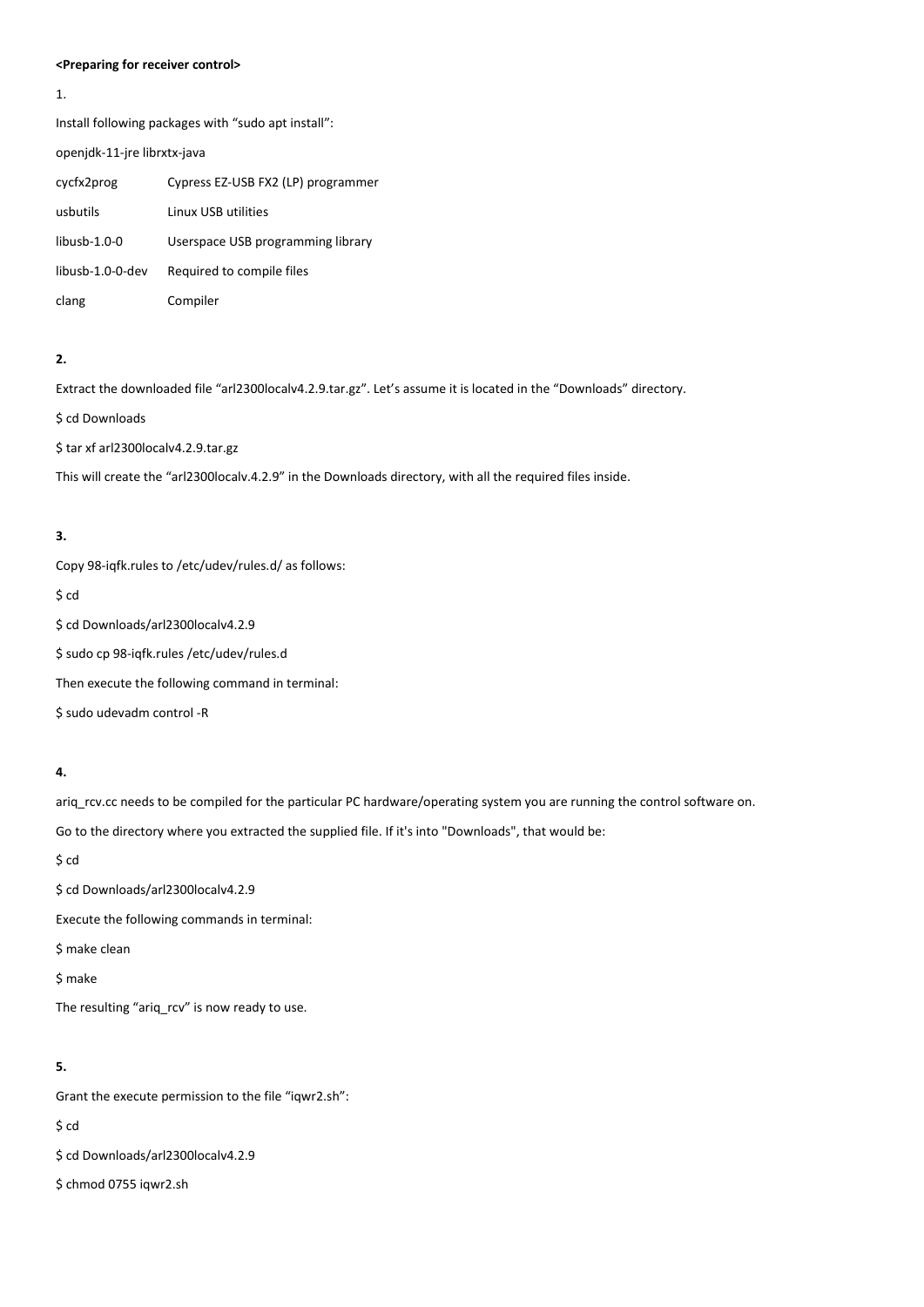#### **6.**

Set the login user name in vigr:

\$ sudo vigr

(You can find out your login username by opening a command window. It will indicate for example "pi@raspberrypi". In this case, "pi" is the user name.)

In the vigr window, find the "dialout" line and make sure your login username is set. For example: **dialout:x:20:pi** ("pi" would be the login user name)

Save changes with CTRL+O and ENTER.

Close vigr with CTRL+X.

Set the login user name in vigr -s:

\$ sudo vigr -s

In the vigr -s window, find the "dialout" line and make sure your login username is set. For example: **dialout:\*::pi** ("pi" would be the login user name)

Save changes with CTRL+O and ENTER.

Close vigr -s with CTRL+X.

#### **7.**

Connect the receiver to the PC via two USB cables. One for receiver control and one for the I/Q stream capture.

Prefer USB2.0 ports as 3.0 sometimes might create problems.

Disconnect other USB peripherals (mouse & keyboard can stay connected) to avoid USB number allocation complications.

Now you can switch on the receiver.

#### **8.**

Check if the USB connection for receiver control is correctly detected:

\$ ls -l /dev |egrep ttyUSB0

If the reply is terminated by "ttyUSB0" as below, then it is detected correctly.

crw-rw---- 1 root dialout 188, <date & time stamp> ttyUSB0

#### **<Start the receiver control software>**

# **9.**

Go to the directory where you extracted all the supplied files. If it's into "Downloads", that would be:

## \$ cd

\$ cd Downloads/arl2300localv4.2.9

Execute the program:

\$ java -jar ARL2300LOCALv4.2.9.jar

(Some operating systems such as Linux MINT might require sudo)

Wait a few seconds until the program is launched.

If you can see "/dev/ttyUSB0" in the PORT section top left of the program window, then everything is OK and you can click CONNECT.

(Leave the command window open during use.)

For simultaneous multi-receiver control, launch another session of ARL2300LOCALv4.2.9.jar. in the PORT section top left of the program window, there should be a drop-down menu where you can select the USB port corresponding to the other receiver(s).